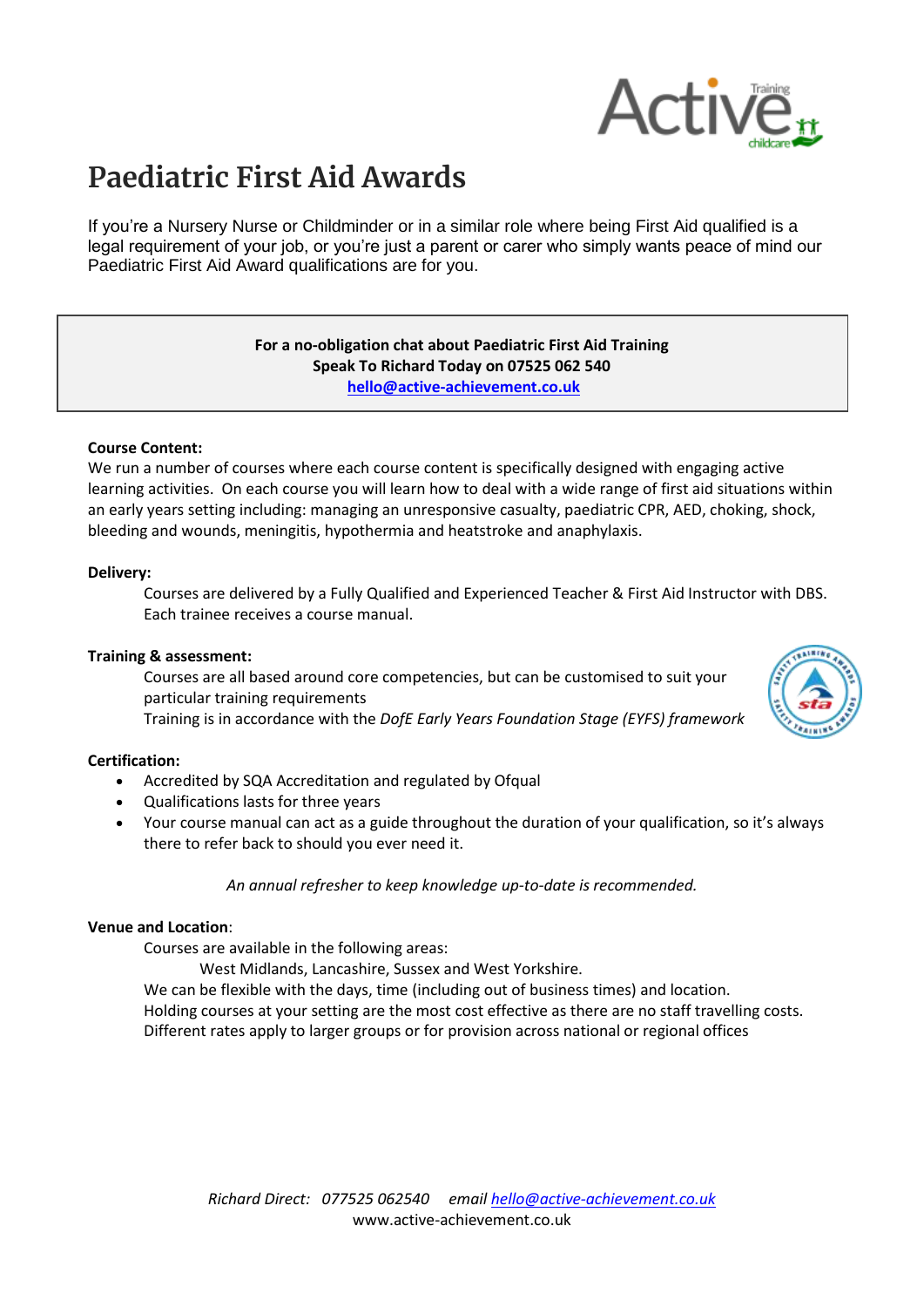

## **Trainee Requirements**:

Trainees need to meet the following prerequisite requirements:

- Be at least 16 years of age
- Be capable of kneeling on the floor to deliver CPR
- It is advisable that learners have a minimum of level 1 in literacy and numeracy or equivalent

*There may be additional requirements due to the Covid-19 pandemic. These will be based on government and industry advice. Further details can be found the website at the time of booking and in trainee packs.*

#### **Quality Assurance:**

All our courses are delivered under our quality standards assurance Policy (Available to download)

#### **Supporting Addition Needs:**

We are happy to support many additional needs, however our ability to do so is limited by the time available and the number of people who require assistance. Arrangements can be often make to support trainees if requested in advance. *Please contact us if you need any guidance.*

# **For a no-obligation chat about First Aid Training for your Setting Speak To Richard Today on 07525 062540 [hello@active-achievement.co.uk](mailto:hello@active-achievement.co.uk)**